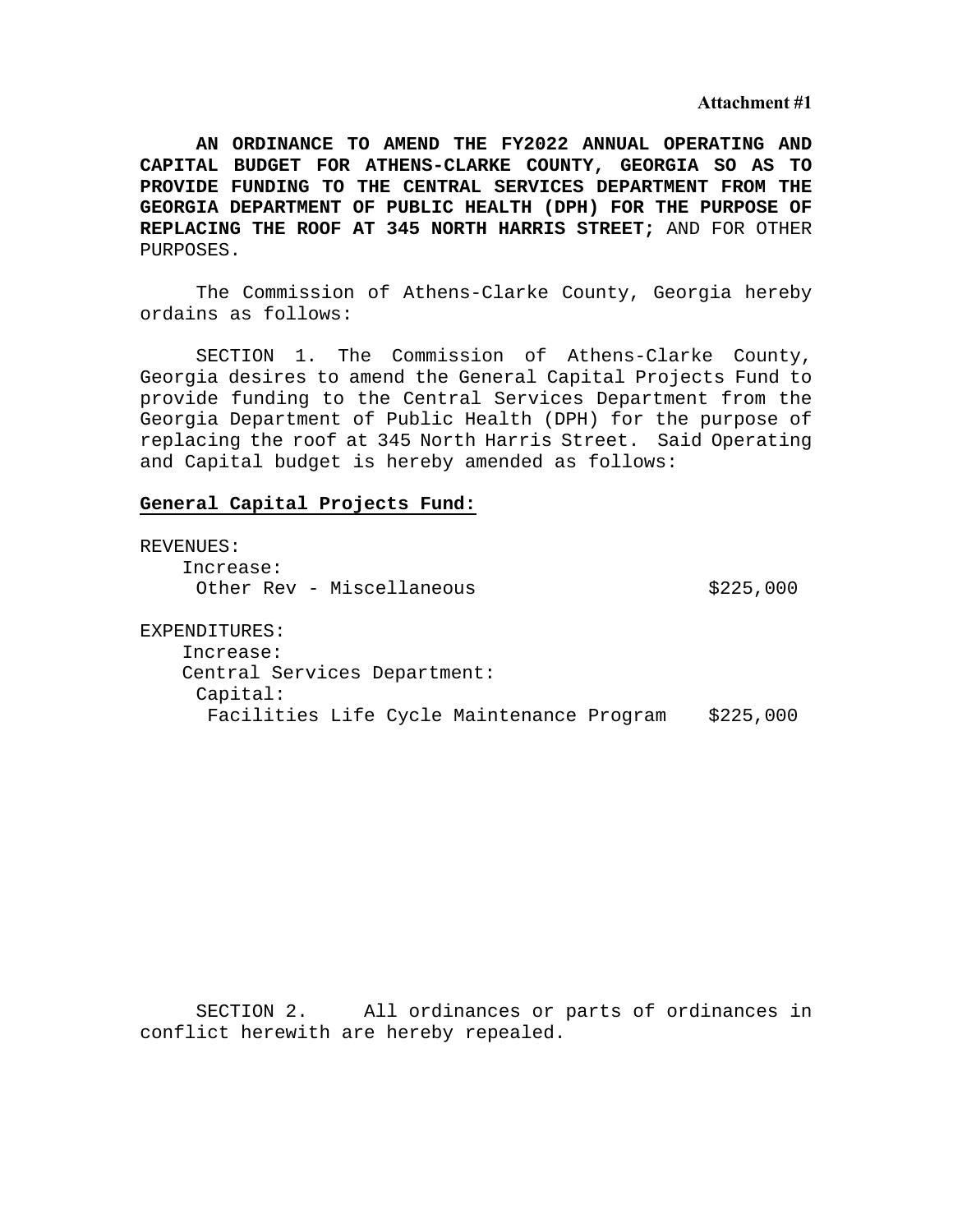# **THE UNIFIED GOVERNMENT OF ATHENS‐CLARKE COUNTY COMMISSION AGENDA ITEM**

**SUBJECT:**  Amend Department FY22 Budget ‐ Acceptance of Funds from the Georgia Department of Public Health (DPH)

**DATE:**  April 26, 2022

### **BUDGET INFORMATION:**

REVENUES:

 \$ 225,000 GA DPH Funds EXPENSES: CAPITAL: \$ 225,000 Facilities Life‐Cycle Maintenance Program FUNDING SOURCE: Georgia Department of Public Health Funds

## **COMMISSION ACTION REQUESTED ON:** June 7, 2022

#### **PURPOSE:**

To request that the Mayor and Commission:

- a. Approve a budget ordinance **(Attachment #1)** to amend the Central Services Department FY22 budget by \$225,000 through the acceptance of funds from the Georgia Department of Public Health for the purpose of replacing the roof at 345 N. Harris Street, where the Clarke County Health Department is a tenant; and,
- b. Authorize the Mayor and appropriate staff to execute all related documents.

#### **HISTORY:**

- 1. Since unification in 1991, Athens‐Clarke County (ACCGov) has funded facility equipment lifecycle replacement on an annual basis using the capital budget.
- 2. On April 6, 2021, the M&C adopted an update to the ACCGov Sustainable Building Policy.
- 3. On June 15, 2021, the M&C adopted the FY22 Capital and Operating Budget. Part of this budget initiated a ten‐year path to sustainable funding for facility life‐cycle replacement programming.
- 4. On November 19, 2021, the Central Services Department submitted a proposed list of FY23 Capital Budget projects to the Manager's Office for review and consideration.
- 5. On January 7, 2022, the Facilities Management Division (FMD) of Central Services initiated dialogue with the Clarke County Health Department, in order to advise them of future roof construction that is planned to occur in FY23, and to discuss all potential options available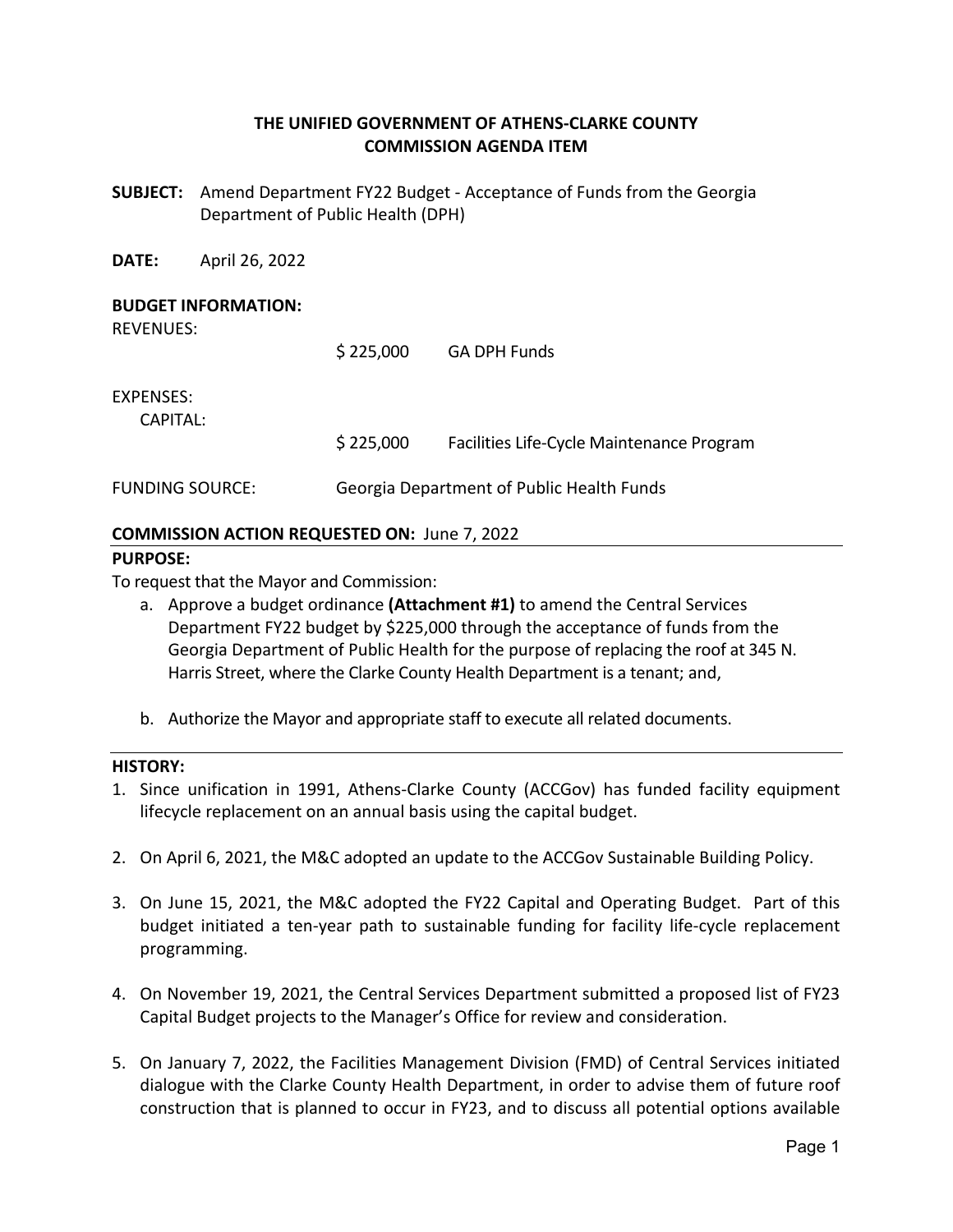for project funding.

- 6. On April 12, 2022, FMD received a formal letter **(Attachment: #2)** from the Georgia Department of Public Health (DPH), Northeast Health District, Clarke County Health Department indicating their commitment to contribute to a portion of the cost of the roof replacement.
- 7. On April 19, 2022, FMD released a public notice, in cooperation with the Finance Department, to solicit bids from qualified vendors for multiple roof projects, including the Health Department Building, in an effort to secure the most reasonable pricing.

# **FACTS & ISSUES:**

- 1. Acceptance of these funds and the associated budget amendment will directly assist in the roof replacement at 345 N. Harris Street, where the Clarke County Health Department has been a long‐standing tenant. The project has already been proposed as part of the FY23 Facilities Life‐Cycle Maintenance Program.
- 2. In accordance with the DPH guidelines and budgeting, the funds must be released to ACCGov within the near future, having been encumbered as part of the DPH's current fiscal year. If accepted by ACCGov, these funds are expected to be transferred in June of 2022, prior to the close of FY22, and be carried-forward into FY23 Capital. This will also allow FMD to move forward with contractor selection, knowing adequate funds are available, prior to issuing a purchase order.
- 3. The Central Services Department, Facilities Management Division (FMD), maintains a list of all ACCGov facilities for life‐cycle equipment/systems replacement projects. In FY23, that comprehensive list comprises a significant backlog of 37 individual projects (~\$5,499,178), mostly consisting of roofs and heating, venting, air‐conditioning (HVAC) initiatives, but also equipment like generators and a hydraulic lift. Other maintenance needs include paint, carpet, and flooring.
- 4. Funding for the vast majority of projects within the facility equipment/systems replacement program is traditionally derived from annual capital improvement contributions of the General Fund and through Special Purpose Local Option Sales Tax (SPLOST) collection specifically allocated for these initiatives.
- 5. In general, capital funds from Facilities Life Cycle Maintenance Program are intended to enhance public facility safety, longevity, comfort, aesthetics, and function while also promoting operational efficiency.
- 6. Deposit of these funds will have a direct effect on the department's ability to further complete additional facility life‐cycle projects in FY23 through a proportional reallocation of available spending otherwise not possible without such additional financing.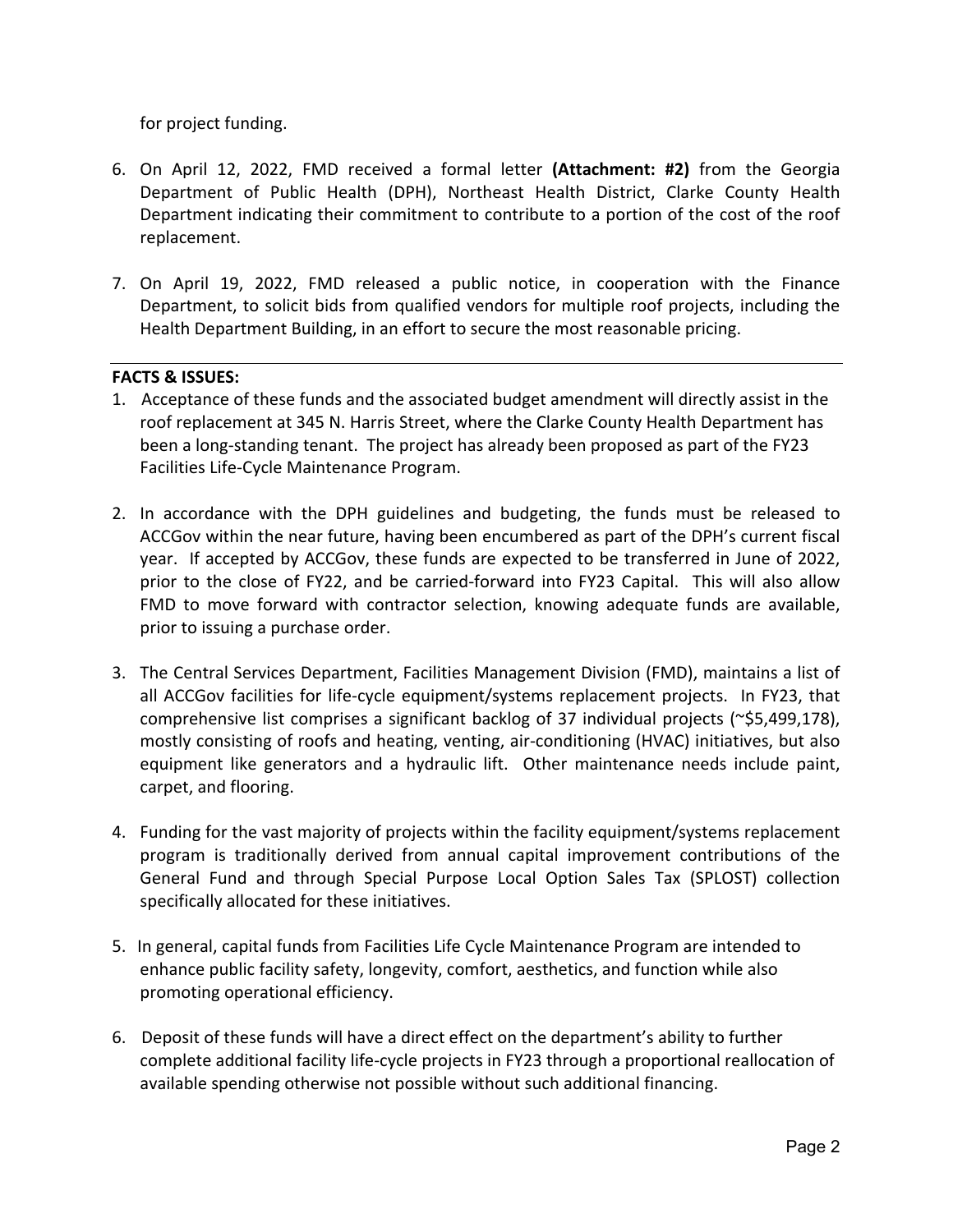- 7. The overall cost estimate for the Clarke County Health Department roof is expected to be \$1,035,000. After accounting for the \$225,000 contribution from DPH, the remaining portion of the cost is proposed to come from annual capital contributions approved by the M&C.
- 8. The project has already been put out for bid, and upon review, a recommendation for contract award will be forthcoming in a separate agenda report to the M&C, likely in late Summer, or early Fall.
- 9. The scope of work will include a full replacement of the roof, including, but not limited to:
	- Remove existing roof steel decking;
	- Remove obsolete equipment;
	- Install a 2-ply modified bitumen roof system;
	- Install flashings per detail drawings;
	- Fabricate and install metal edge and gutter system as specified;
	- Gas lines, chilled water lines, conduits to be raised and set on support stands as specified;
	- Install protection pads at equipment service doors and roof hatch;
	- Provide a five-year contractor's warranty and a twenty-year manufacturer's "total" system warranty; and
	- Install roofing membrane system according to roofing system manufacturer's written instructions and applicable recommendations of ARMA/NRCA's "Quality Control Guidelines for the Application of Polymer Modified Bitumen Roofing."
- 10. The project is expected to commence in Fall of 2022 and will likely take 90‐120 days to complete. Should ACCGov experience a delay in initiating construction, the funds would be held in consultation with the DPH and remain designated for this project into the future.
- 11. The proposed roof replacement will help avoid an adverse operational impact on the facility and the services conducted within it, which could cause interruptions to daily activities, adversely effecting public perception, and increasing prolonged maintenance costs.
- 12. The 2018 Athens‐Clarke County Comprehensive Plan, a state mandated document which sets forth a 20-year outlook, specifically identified the following goals, needs, opportunities, strategies, policies, and community work program initiatives that are supported by the agenda item:
	- Foundation: Policy (B) Repair and replace infrastructure assets commensurate with physical depreciation.
- 13. This recommendation is consistent with the ACCGov Strategic Plan Goals, Strategies and Initiatives – FY23‐25

Goal Area 6: Built and Natural Infrastructure

C. Adequate funding for maintenance of existing and newly constructed infrastructure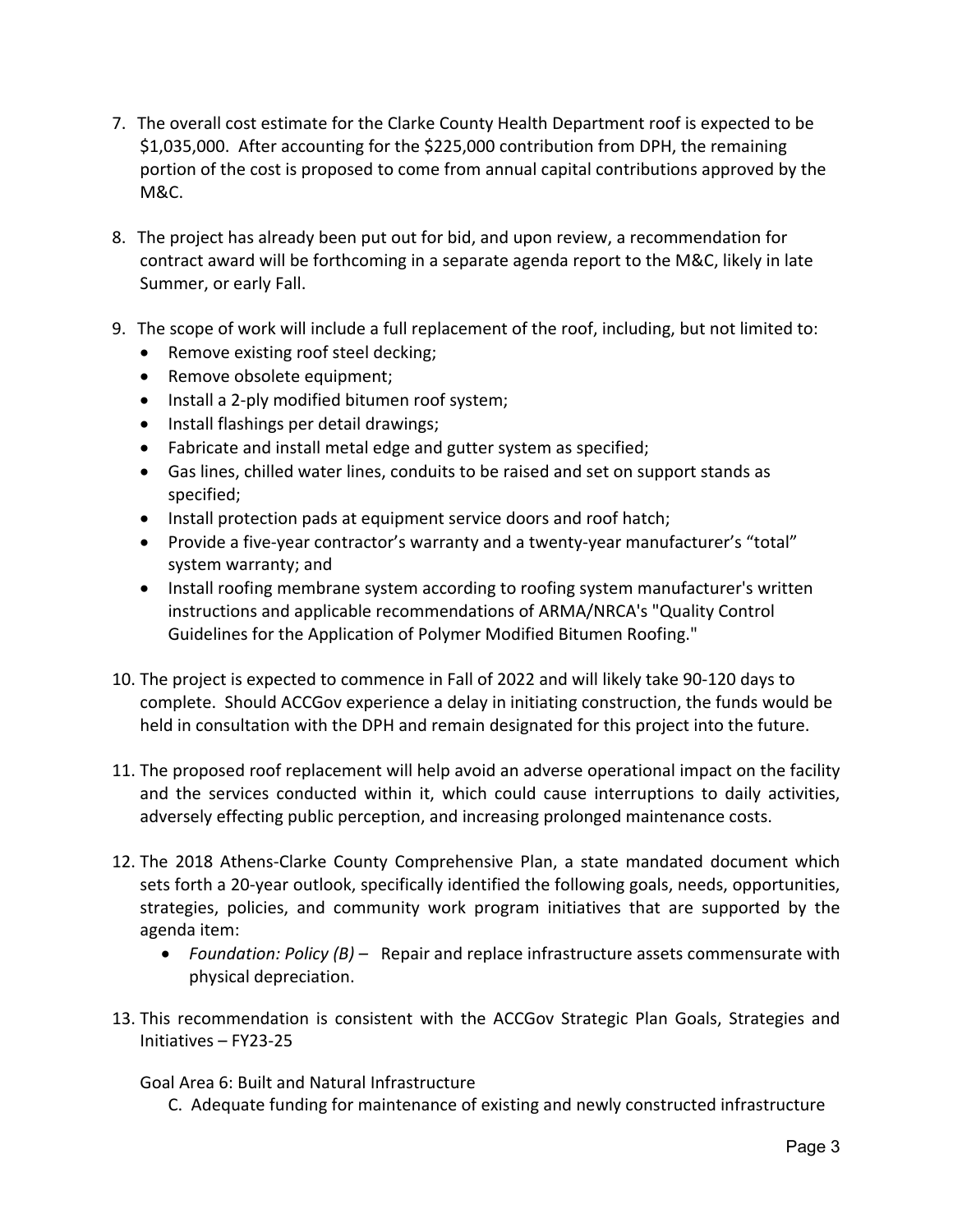1. Account for data‐informed life cycle costs when budgeting for new infrastructure.

### **OPTIONS:**

- 1. Mayor and Commission:
	- a. Approve a budget ordinance **(Attachment #1)** to amend the Central Services Department FY22 budget by \$225,000 through the acceptance of funds from the Georgia Department of Public Health for the purpose of replacing the roof at 345 N. Harris Street, where the Clarke County Health Department is a tenant; and,
	- b. Authorize the Mayor and appropriate staff to execute all related documents.
- 2. Mayor and Commission do not approve a budget ordinance **(Attachment #1)** to amend the Central Services Department FY22 budget by \$225,000 through the acceptance of funds from the Georgia Department of Public Health, or authorize the Mayor and appropriate staff to execute all related documents.
- 3. Mayor and Commission defined option.

# **DEPARTMENT(S) RECOMMENDED ACTION:** Option #1: a & b

**DEPARTMENT(S):** Central Services Prepared by: Gavin Hassemer

*Gavin J. Hassemer* April 26, 2021 Gavin Hassemer Interim Director of Central Services

Date

## **ADMINISTRATIVE COMMENTS:**

**ADMINISTRATIVE RECOMMENDATION:** Option #1: a & b

Hair M. Will

Manager **Date** 

May 11, 2022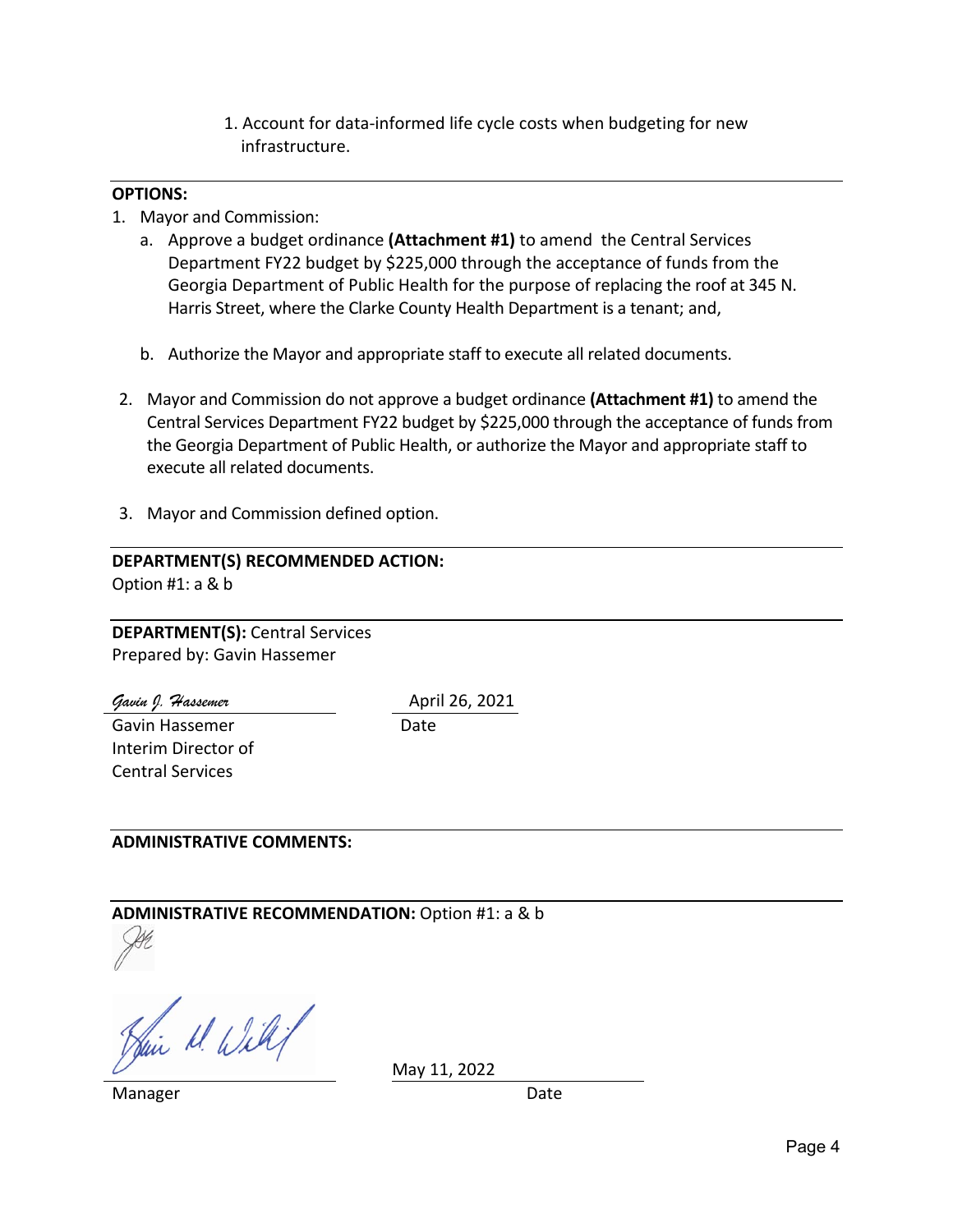# **ATTACHMENTS:**

Attachment #1: Budget Amendment Ordinance Attachment #2: DPH Letter of Commitment